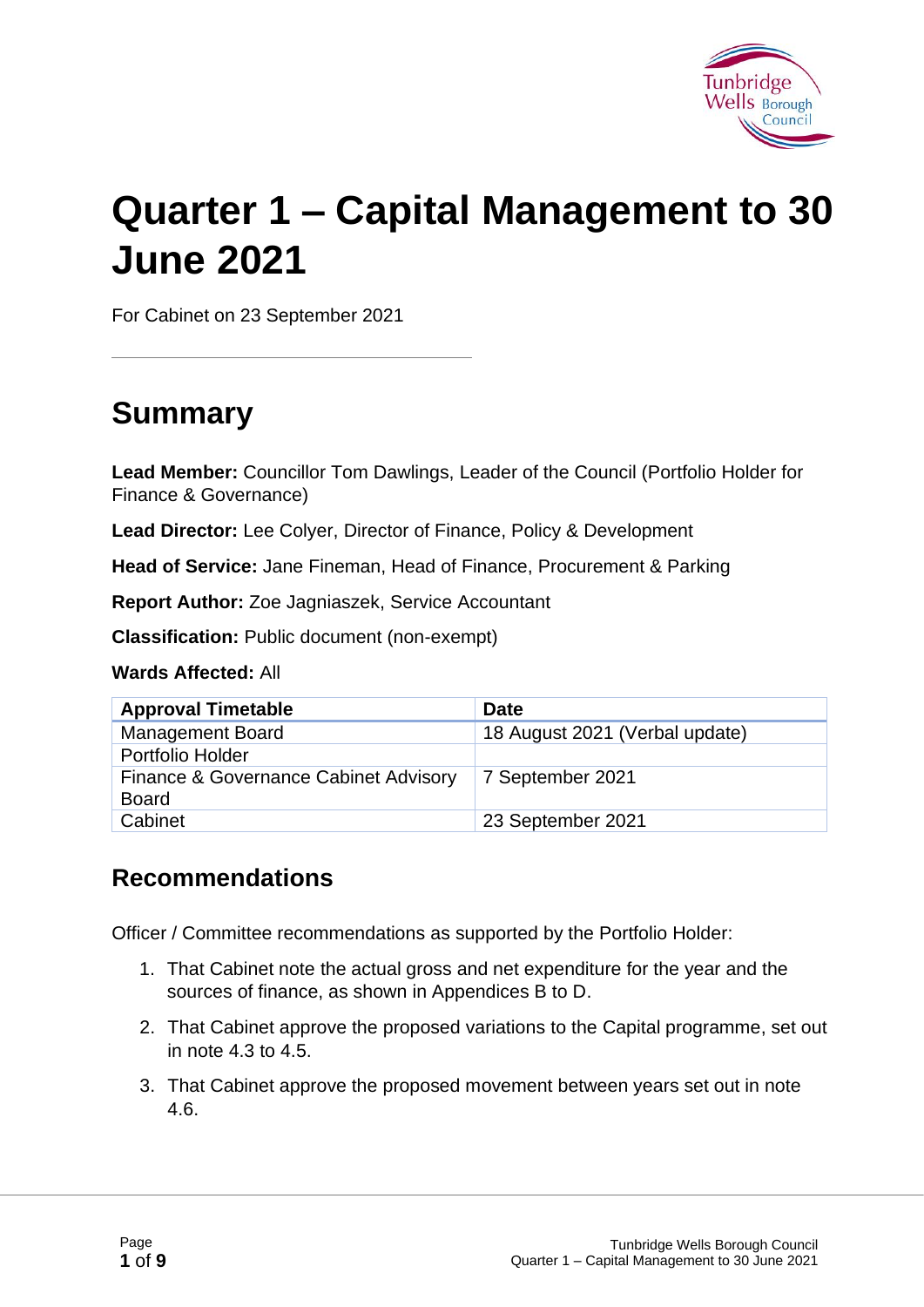4. That Cabinet approve the new Capital Applications detailed in Appendices G and H.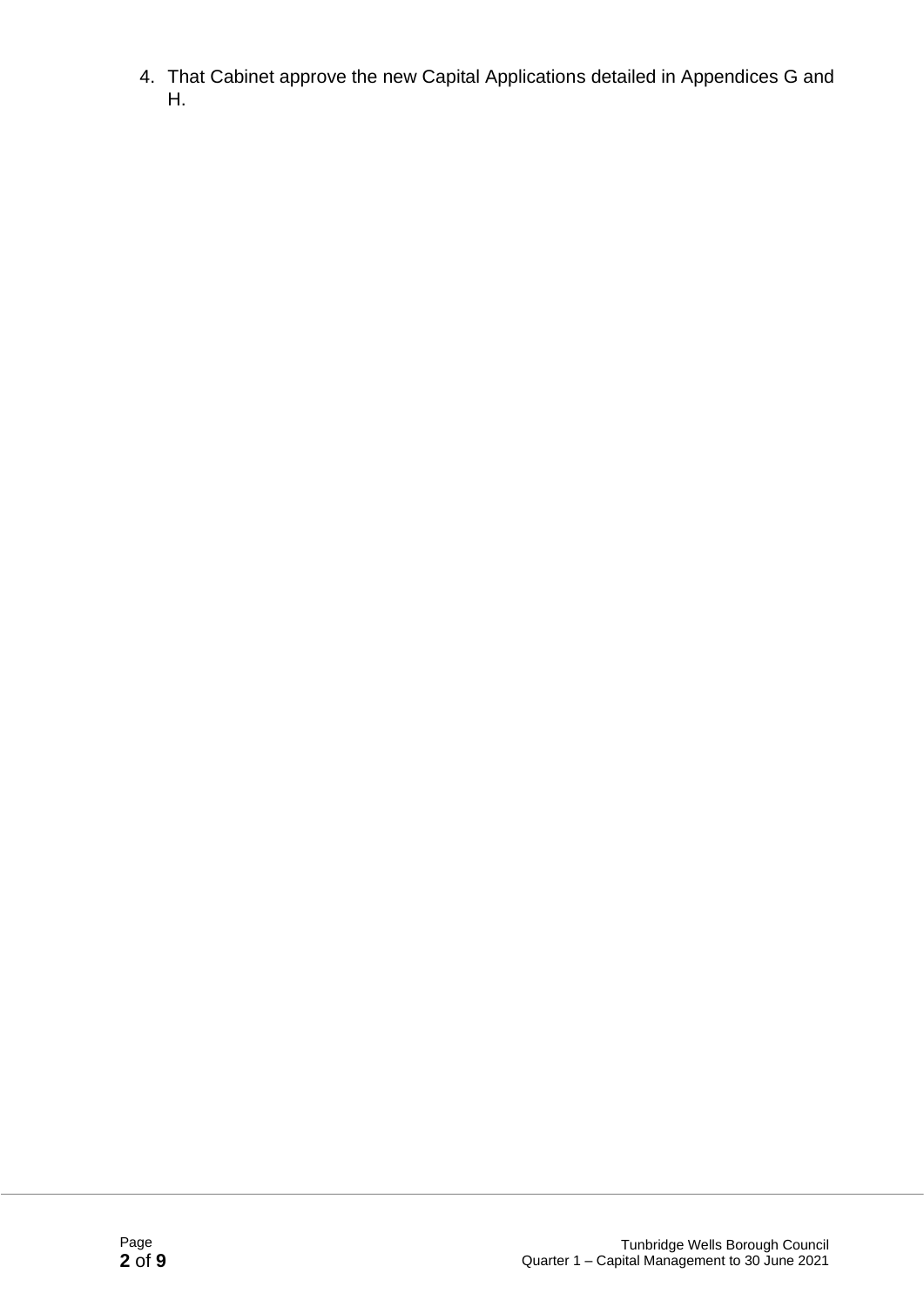

# **1. Introduction and Background**

1.1 This report summarises the actual and forecast outturn expenditure on capital schemes as at the 30 June 2021. The total capital expenditure is forecast to be £18,712,000, a net increase of £387,000 from the previously approved budgets. This consists of a decrease of £110,000 in spending rescheduled to 2022/23 and an increase in the forecast projected spend of £497,000. An increase of £854,000 is also forecast for 2024/25.

### **2. Capital Management to 30 June 2021**

- 2.1 At their meeting on 11 March 2021, Cabinet approved schemes to be met from the Capital Programme for the years 2021/22 to 2023/24.
- 2.2 The figures approved by Cabinet were on the basis of the net cost after specific funding to be met by the Council, either from reserves or from the sale of existing assets. The total approved spending was £13,811,000 during that period, of which £12,103,000 was to be spent during 2021/22.
- 2.3 As shown in Appendix A, the approved programme for 2021/22 moved to £18,325,000 by the end of the 2020/21 financial year, accounting for new schemes, deletions and deferrals into future years and was approved by Cabinet on 24 June 2021.
- 2.4 As the Capital Programme is a 4 year rolling plan an additional £854,000 has been included for approval for 2024/25. This consists of Disabled Facilities Grants and Housing Renewal advances.
- 2.5 New movements for 2021/22 are now forecasting an outturn of £18,712,000.
- 2.6 Appendices B and C set out in gross and net terms the actual spend and amounts approved against the forecast outturn to 31 March 2022, while Appendix D summarises the movement in approvals and in sources of finance for the year.
- 2.7 Approval is sought for an increase in the capital programme of £497,000 for 2021/22 (see notes 4.3 to 4.5).
- 2.8 Approval is also sought for £110,000 gross expenditure to be deferred into 2022/23 (see note 4.6).
- 2.9 There may be small differences in the figures within the report and appendices due to rounding.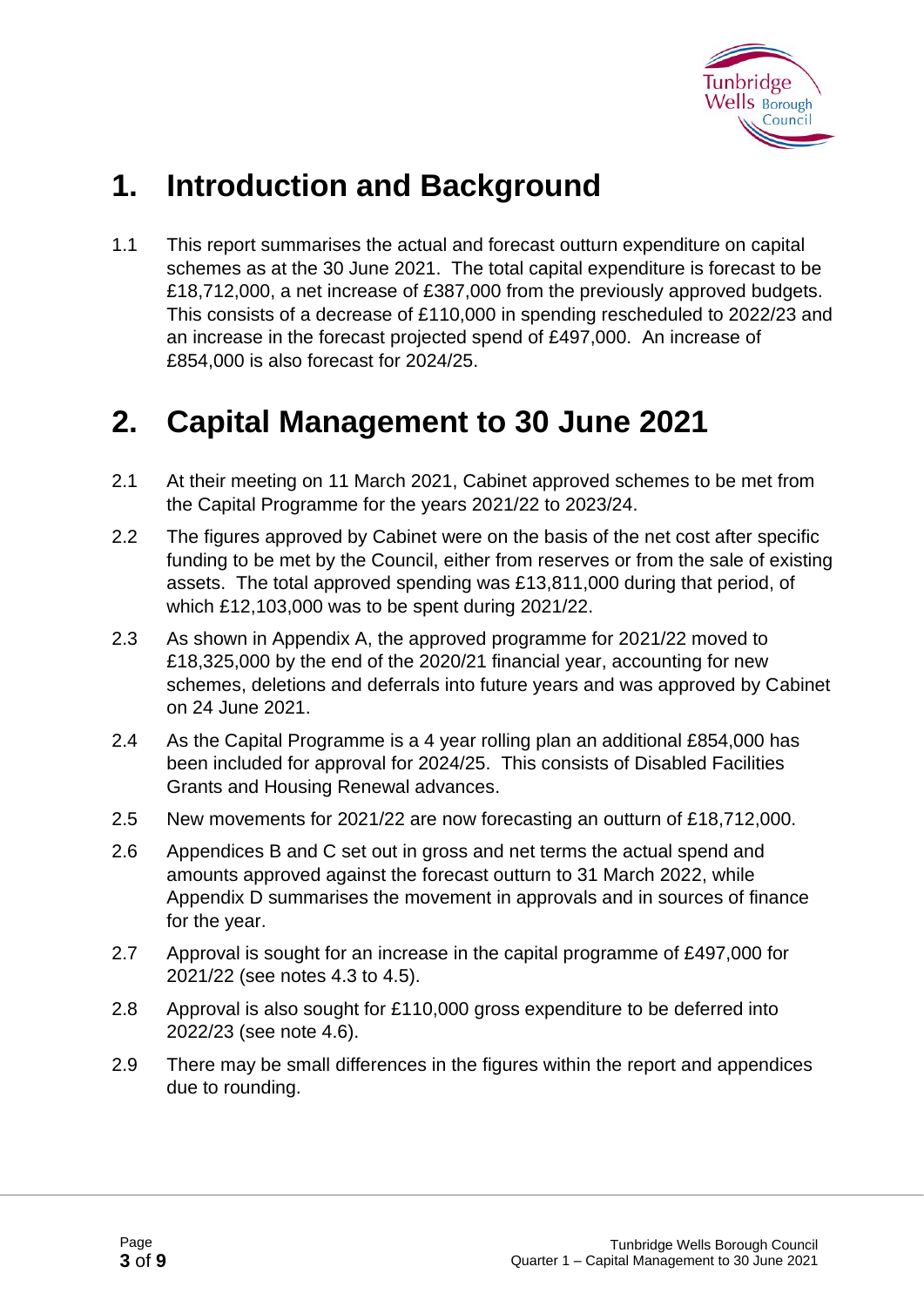# **3. Options Considered**

- 3.1 Retain the approved rolling capital programme as at the end of Quarter 4 2020/21. This would not reflect delays, advancements, underspends or new schemes and therefore provide an inaccurate forecast to the end of the financial year.
- 3.2 Amend the rolling capital programme to reflect changes since the end of Quarter 4 2020/21. These projections help to manage the public finances effectively which support the objectives and priorities of the Council.

# **4. Preferred Option and Reason**

#### **New Budget Approvals**

4.1 Appendix A shows how the approved capital expenditure has evolved since the programme was first agreed (CAB 109/20). The amounts approved for schemes at the June Cabinet meeting have been added to the figure then reported as total approvals as at 1<sup>st</sup> April 2021.

#### **Projected capital expenditure and funding for 2021/22**

4.2 Appendices B and C set out the actual expenditure and income to date and the projection for the year for gross and net capital expenditure. Depending upon the progress of the capital programme throughout the year it can be seen that £5,329,000 will be required from earmarked reserves, Usable Capital Receipts Reserve, Sale of Fixed Assets, or further borrowed funds to deliver the complete capital programme of £18,712,000.

#### **Variations requiring approval**

- 4.3 Additional budget of £424,000 is required for the Disabled Facility Grants (TAC). This is to be funded by a greater than expected grant from the Ministry of Housing, Communities and Local Government for the current financial year.
- 4.4 Further budget of £18,000 is required for the Packs in The Wood Refurbishment (TJJ) to undertake additional grounds work to the garden and entrance to bring the exterior to the same good standard as the interior.
- 4.5 The Town Hall (TKL) roofing works have now been tendered, resulting in the need for a further budget of £55,000, to be funded by borrowing. This is due to an uplift in material prices since the pandemic delayed the tendering process in the last financial year.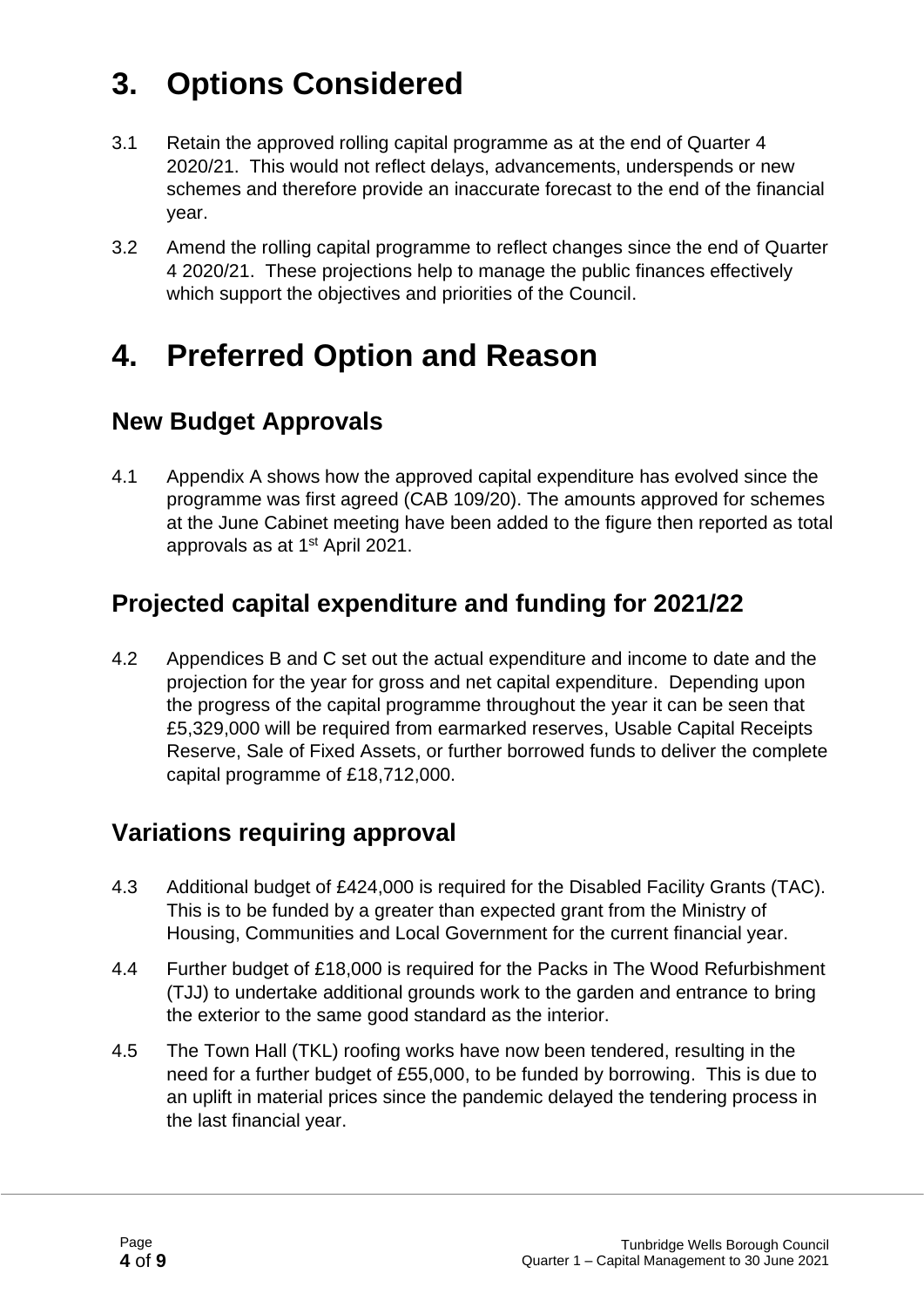#### **Schemes deferred to future years**

- 4.6 There are two projects where implementation has been rescheduled, and Cabinet approval is requested to defer these budgets to 2022/23 (see Appendix B):
	- Works to the Bayham Changing Facilities (TKH) have been delayed due to ongoing discussions relating to the lease of the football pitches. The budget of £75,000 has been moved to 2022/23 accordingly.
	- As above, the Bayham Drainage (TKJ) budget of £35,000 has also been moved to 2022/23 whilst discussions take place.

### **Capital Disposals**

- 4.7 During the quarter total payments from capital disposals of £215,000 were received;
	- Land at Speldhurst Road for £160,000
	- Land at Acer Cottage for £55,000

This amount was transferred to the capital receipts reserve and used to finance some of the capital projects, as can be seen in Appendix D.

4.8 The usable capital receipts unspent at the end of 2020/21 were £2,118,380, which will now be used to fund the capital programme for the coming year.

#### **Housing renewal Advances**

- 4.9 Housing Renewal Advances (TAD) are discretionary loans given to vulnerable householders, owners of empty properties and accredited landlords to help improve the living conditions in the Borough. No grants have been distributed this year to date, although £14,700 has been received from repayments of previous loans
- 4.10 As approved by Cabinet in September 2012, a Housing Renewal Reserve was set up to capture all loan repayments. It was intended that in the future Cabinet would use these sums to fund new loans, reducing or removing the necessity to draw from other Council reserves for funding. From 2016/17 we have utilised this reserve and will for all future advances. Appendix E gives a summary of expenditure and receipts over the last 6 years.

#### **Section 106 Developer Funding**

4.11 Section 106 of the Town and Country Planning Act 1990 allows a Local Planning Authority (LPA) to enter into a legally-binding agreement or planning obligation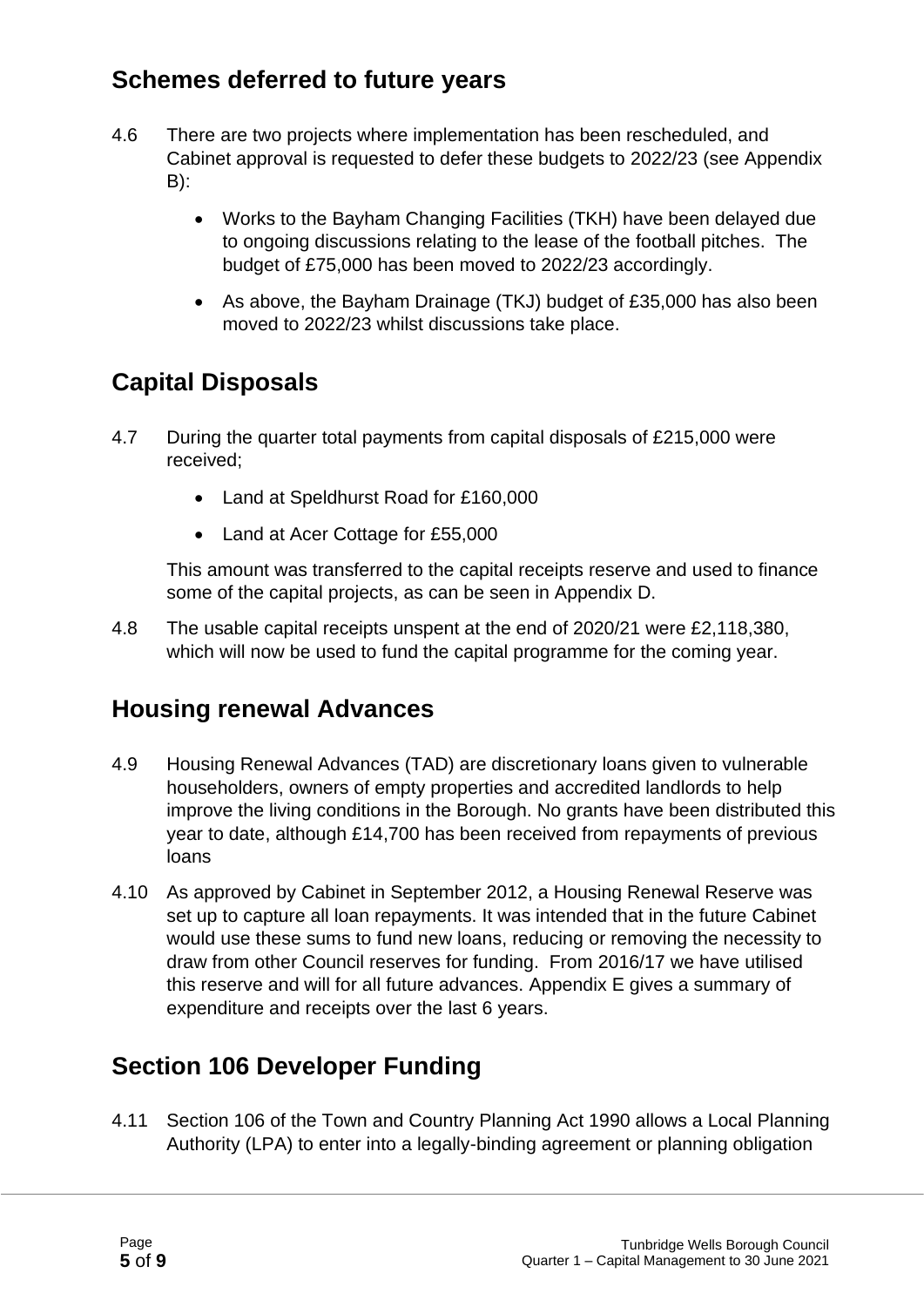with a developer in association with the granting of planning permission. Total Section 106 monies unspent and available as at 30 June 2021 is £6,976,000. Of this sum, £1,731,000 has been approved and allocated by Cabinet for various capital projects.

- 4.12 It should be noted that a number of these agreements are required to be repaid should the Council not find appropriate projects upon which the monies can be spent within the agreed time period. Appendix F summarises the allocation of Section 106 money and also analyses the dates on which these agreements expire.
- 4.13 The expired contribution of £47,000 from 2019/20 relates to transport improvements in the vicinity of Fountains Retail Park. The Council has sought the developers' approval to undertake an alteration or addendum to the S106 agreement to use this funding for a similar purpose at a later date and is currently awaiting a response.

# **5. Consultation on Options**

5.1 All capital adjustments have been discussed with the appropriate Officers responsible for each scheme. Management Board have also reviewed these proposals and consider them appropriate.

#### **Recommendation from Cabinet Advisory Board**

5.2 The Finance & Governance Cabinet Advisory Board were consulted on 7 September 2021 and agreed the following:

> *Insert text from Cabinet Advisory Board minute, or request text from Democratic Services Officer.*

# **6. Implementation**

6.1 The decision will be published on the Council's website.

# **7. Appendices and Background Documents**

Appendices:

- Appendix A: Gross capital expenditure previously approved
- Appendix B: Gross capital budgets and actual expenditure for Quarter 1 2021/22
- Appendix C: Net capital budgets and payments for Quarter 1 2021/22
- Appendix D: Summary of expenditure and funding for the 4 years to 2024/25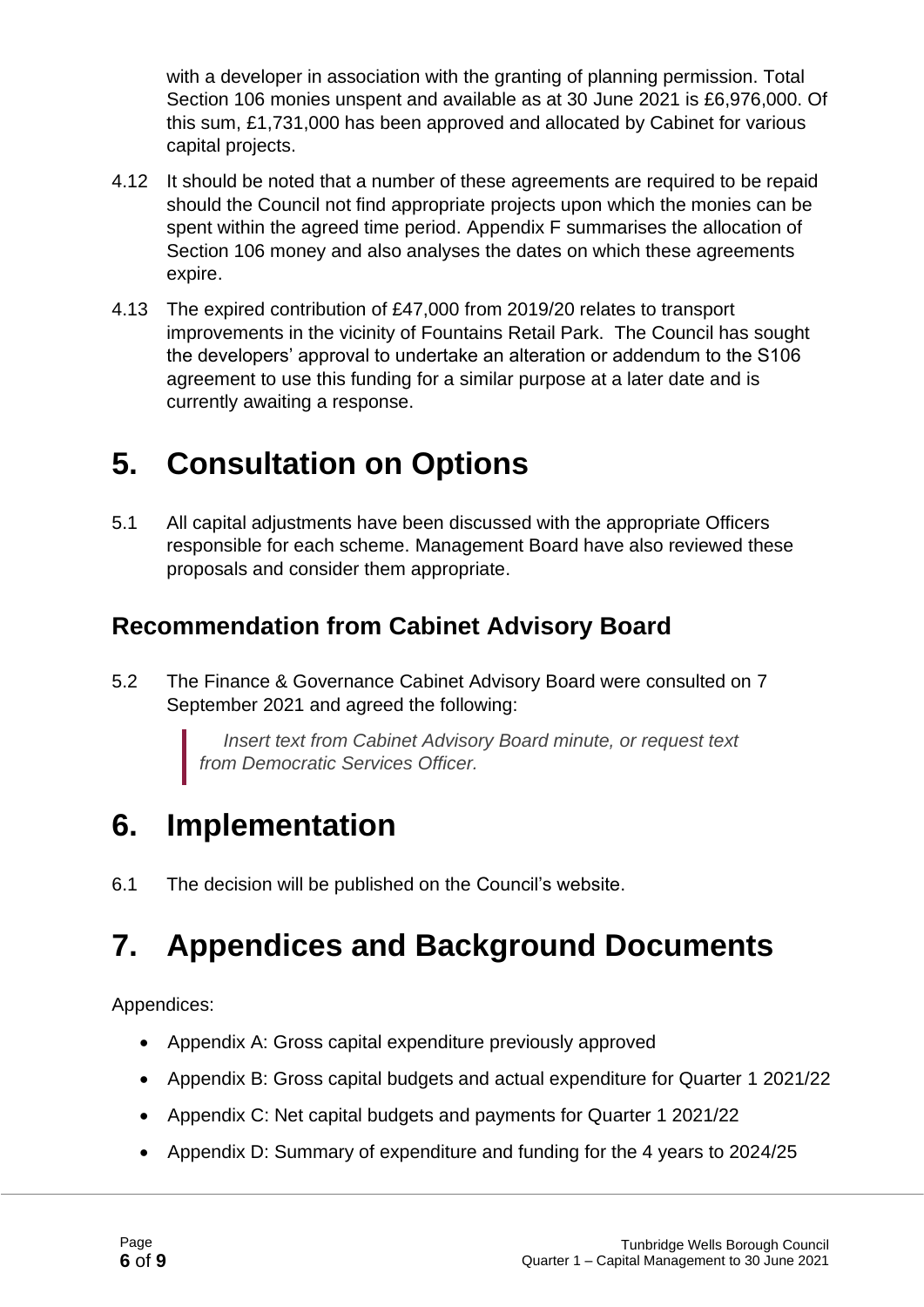- Appendix E: Housing Renewal Grants Summary of loans issued and repaid
- Appendix F: Funding from Section 106 Agreements
- Appendix G: Capital Application Form Civica Upgrade
- Appendix H: 2 x CCTV cameras for Public Realm 2

Background Papers:

- Quarter 3 2020/21 Capital Management to 31 December 2020 CAB 109/20 https://democracy.tunbridgewells.gov.uk/documents/s53768/9%20Capital%20Q3 %20Cabinet%20report%20202021.pdf
- Quarter 4 2020/21 Capital Management to 31 March 2021 CAB 19/21 https://democracy.tunbridgewells.gov.uk/documents/s56058/Capital%20Q4%20 Cabinet%20report%20202021.pdf
- Budget 2021/22 and Medium Term Financial Strategy CAB 90/20 https://democracy.tunbridgewells.gov.uk/documents/s53259/7%20Budget%2020 21\_22.pdf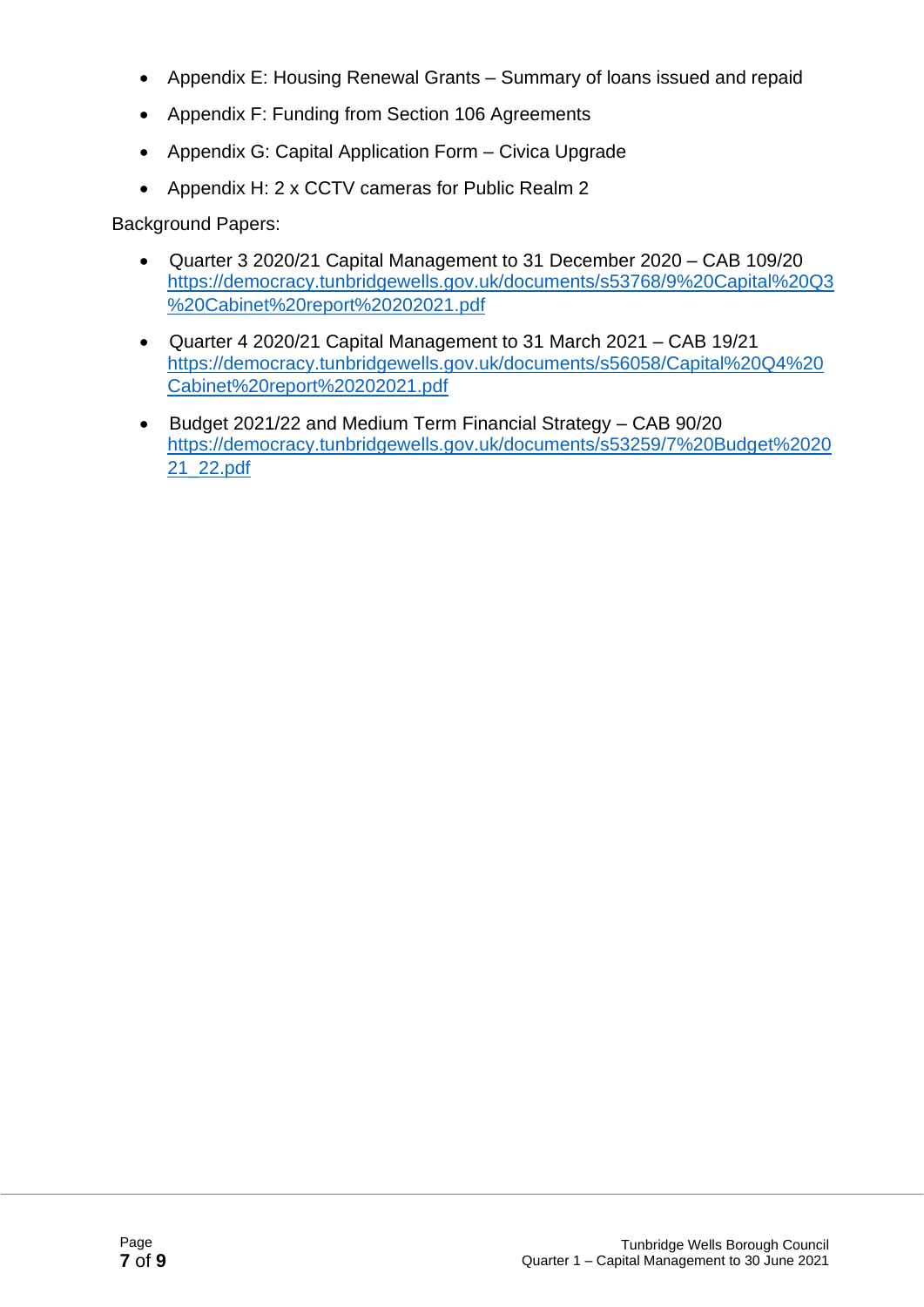

# **8. Cross Cutting Issues**

### **A. Legal (including the Human Rights Act)**

Under section 151 of the local government act (LGA 1972), the Section 151 Officer has statutory duties in relation to the financial administration and stewardship of the authority, including advising on the corporate financial position and providing financial information.

Patricia Narebor, Head of Legal Partnership

#### **B. Finance and Other Resources**

The report updates on the Authority's capital programme and sets out whether capital expenditure is incurred within approvals by Cabinet.

Jane Fineman, Head of Finance, Procurement & Parking

### **C. Staffing**

None

Jane Fineman, Head of Finance, Procurement & Parking

#### **D. Risk Management**

To ensure that spending on the capital programme is in line the Council's Medium Term Financial Strategy.

Jane Fineman, Head of Finance, Procurement & Parking

#### **E. Environment and Sustainability**

No implications

Jane Fineman, Head of Finance, Procurement & Parking

### **F. Community Safety**

No implications